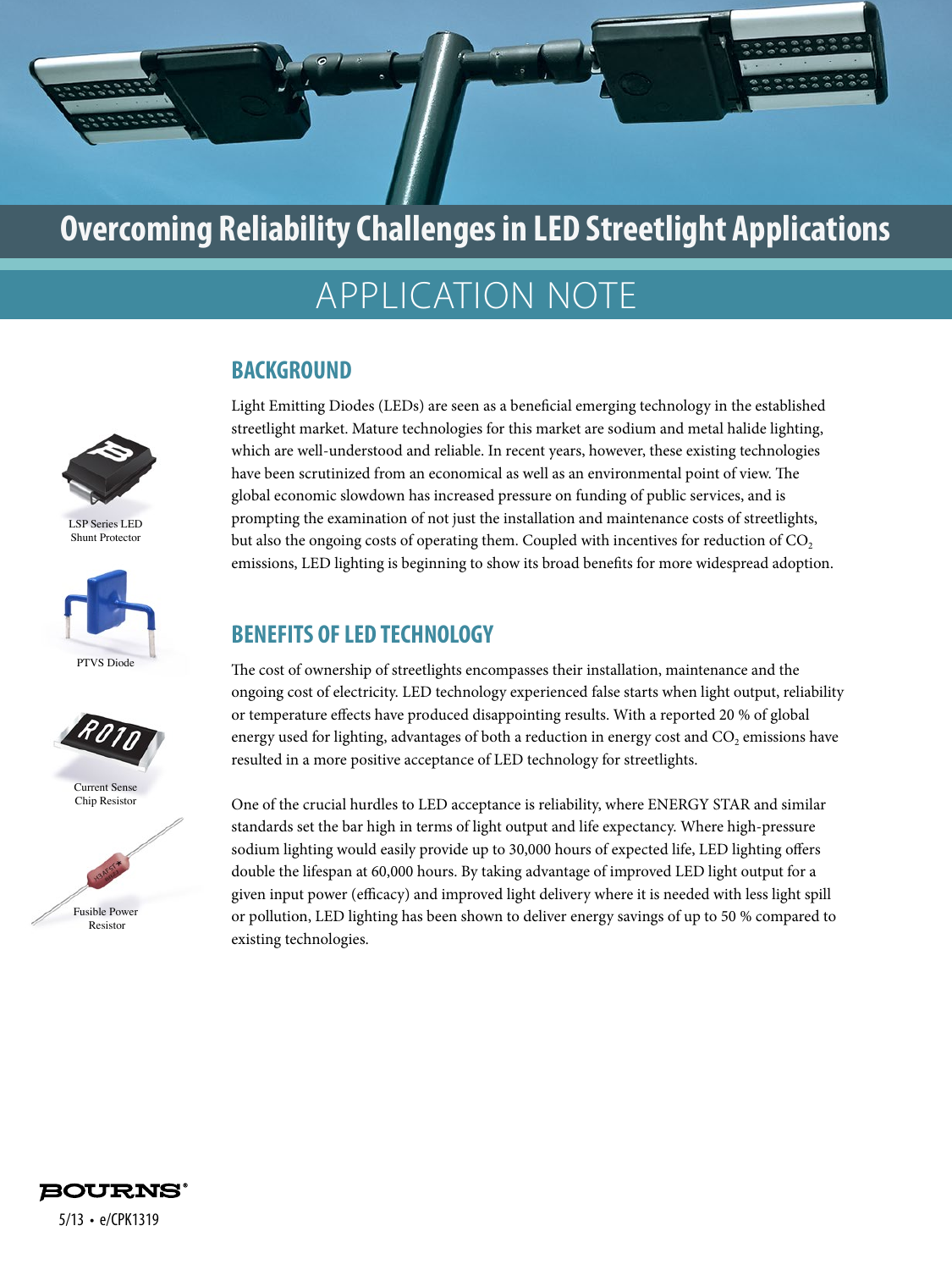



LSP Series LED Shunt Protector





Current Sense Chip Resistor



## **LUMINAIRE RELIABILITY**

An important consideration is that streetlight and industrial lighting luminaires often differ from domestic 'plug and play' modules. Sub assemblies for streetlight luminaires need careful commissioning on-site as part of an overall fixture, which introduces potential problems. Electricians typically need to have direct contact with boards, subsystems and connectors during installation. Streetlight designs normally have a control unit or power supply at the pole base, and the luminaire remote at the top.

Because of the variety of streetlight luminaire components involved, there are numerous areas where the luminaire can be potentially exposed to stress from the moment of installation. The first is the possibility of miswiring while the LED module is being installed, and miswiring can be as simple as reversing polarity. The luminaire can also be exposed to Electrostatic Discharge (ESD) from the craftsperson handling the sub assemblies and while an exposed LED module is being handled before being mounted into the lens fixture. When the lamp enclosure is sealed, temperature extremes of -40  $^{\circ}$ C to +125  $^{\circ}$ C are not uncommon with contributing environmental and self-heating LED factors. Industrial fixtures for public spaces such as fuel station lighting often face similar or greater stress challenges due to the environment in which they are placed.

#### **ENSURING RELIABILITY WITH LED SHUNT PROTECTORS**

Most LED designs include solid-state lighting luminaries configured in series strings of twenty or more LEDs. In this configuration, an open LED can cause the entire LED string to go dark, resulting in reduced performance and possible maintenance calls and costly warranty returns. Adding an LED Shunt Protector (LSP) device to an LED design allows the unaffected lights in the string to remain illuminated by shunting current around the inoperable LED.

In addition, compared to low-power LED string designs typically incorporating zener diodes, high-power LEDs used for streetlights require very large and expensive zeners. LSP devices present a more cost-effective solution to ensure reliability of the remaining LEDs in a string when an LED fails open circuit. Further, it has been shown that LSP devices in active mode dissipate less power than the LEDs.

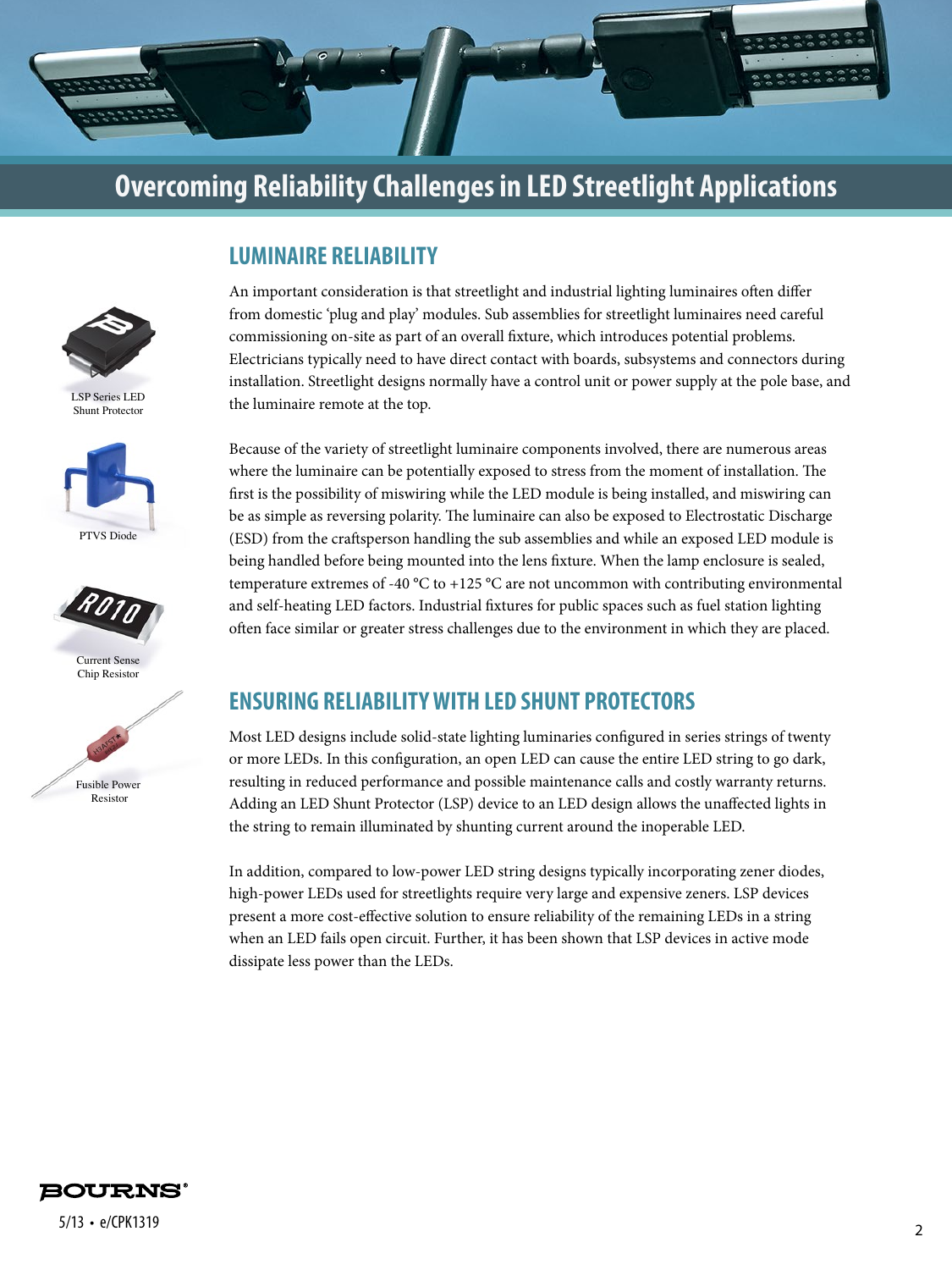

**STREETLIGHT LUMINAIRE EXAMPLE**



LSP Series LED Shunt Protector





Current Sense Chip Resistor



An optimal configuration for a streetlight luminaire is shown in the circuit diagram example in Figure 1 below. In this configuration, if the power is accidentally reversed during installation, the forward diode characteristic will protect the LED string from damage, while also protecting against fast transients at the power terminals. Also important, is the fact that in highly stressed LED strings, LEDs can develop an open circuit state, often as a result of cooling and heating stresses inside an LED package. Using LSP devices in this design example helps to maintain illumination in the remaining LEDs in a string if an LED goes into an open circuit state as a result of electrical or thermal damage.



### **EFFECTIVE CURRENT CONTROL**

The inverter for an LED module has to perform multiple functions. A sodium lamp typically requires a simple 50/60 Hz magnetic ballast and starter, whereas a modern switching inverter used to drive a multi-LED lamp fixture has to meet many new challenges. LEDs must have effective current control to maximize life expectancy while also maintaining the expected light output. LED ballasts may also need to control light output for motion detection or dimming for periods when the space is unused. An entire street is many times interconnected in zones to illuminate when pedestrian or vehicle activity is detected.

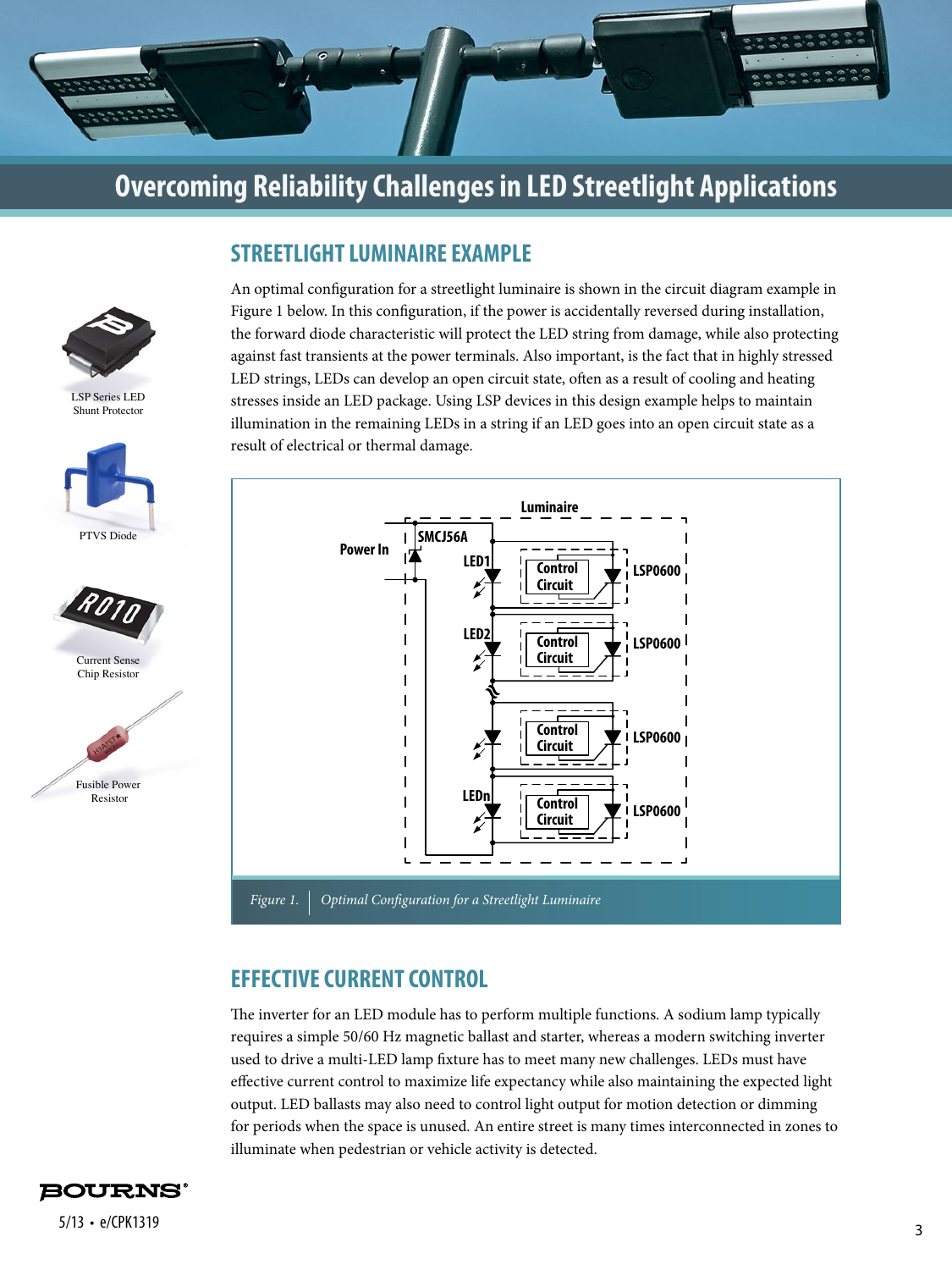

**EFFECTIVE CURRENT CONTROL** *(Continued)*

LSP Series LED Shunt Protector







LED streetlight applications require new high-frequency switching inverters to perform power factor correction and precise current control while typically constrained to a small form factor and a hostile installation environment. Adding to the challenge are recent developments that interconnect streetlights either by RF radio links or wired control lines for a system control approach. This new interconnection scheme with built-in intelligence results in more sensitive high value circuits, which need to be protected from lightning, AC events and faults.

Bourns® Power TVS (PTVS) diodes offer an effective circuit protection solution for high current LED streetlight applications. Bourns® PTVS diodes offer bidirectional protection from 58 volts to 470 volts, and are UL recognized while also meeting IEC 61000-4-5 8/20 μs surge requirements. The use of silicon technology in the PTVS products offers lower clamping voltage under surge compared to competing varistor technology.



Figure 2 is a representation of how a typical streetlight LED power supply may be configured using a Power TVS diode (PTVS) instead of a more common varistor to protect against transients in this electrically-exposed environment. Completing the power supply design, Bourns has a broad selection of inductors available in high current, flat wire, semi-shielded and fully shielded options to maximize performance.

In addition, tight current sensing control can be achieved with Bourns' CRx range of current shunts. This current sense resistor series cover the full range of requirements with very high accuracy, as well as high power density and a broad operational temperature.



<sup>4</sup> 5/13 • e/CPK1319 inrush and overcurrent protection solution that helps save valuable board space. Incorporating the Bourns® PWR4522 family of fusible resistors can be an efficient combined